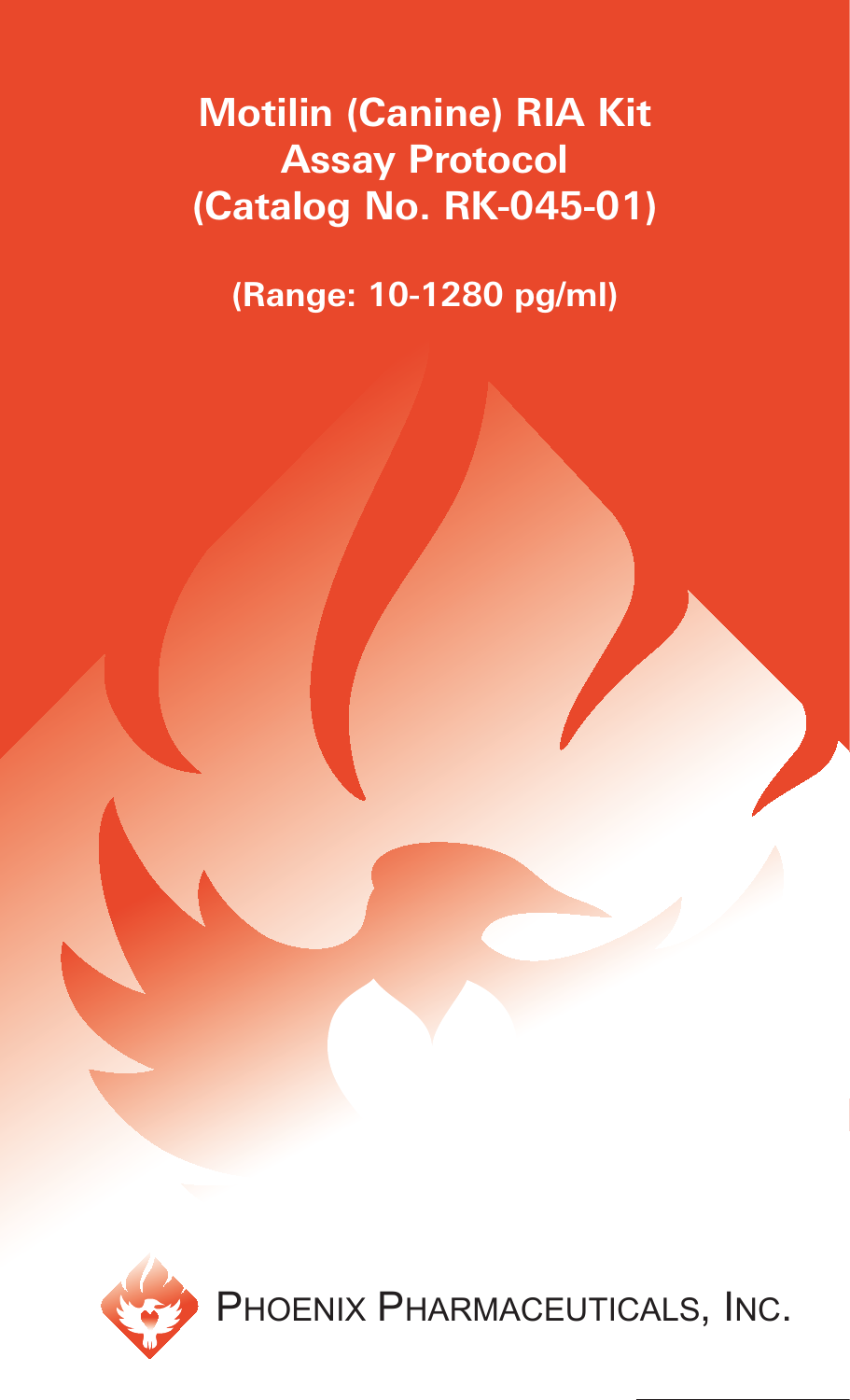# **INTRODUCTION**

This kit is designed to measure a specific peptide and its related peptides by a competitive radioimmunoassay method. It is intended for in vitro study only. The antibody used for this assay was raised against a synthetic form of the peptide.

# **CONTENTS:**

| 1.    | RIA buffer 50 ml (4x concentrate) (large bottle, silver cap)                                                                                                                                                                                                           |  |  |  |
|-------|------------------------------------------------------------------------------------------------------------------------------------------------------------------------------------------------------------------------------------------------------------------------|--|--|--|
| 2.    | Standard Peptide 12.8µg<br>(lyophilized powder in an eppendorf tube, purple cap)                                                                                                                                                                                       |  |  |  |
| 3.    | Rabbit antibody specific for the peptide<br>(lyophilized powder, blue cap)                                                                                                                                                                                             |  |  |  |
| 4.    | $125$ I-peptide, 1.5 µCi<br>(lyophilized powder in an eppendorf tube, red cap)                                                                                                                                                                                         |  |  |  |
| 5.    | Goat Anti-Rabbit IgG Serum (GAR)<br>(lyophilized powder, gold cap)                                                                                                                                                                                                     |  |  |  |
| 6.    | Normal Rabbit Serum (NRS)<br>(lyophilized powder, green cap)                                                                                                                                                                                                           |  |  |  |
| 7.    | Positive Control (small bottle, silver cap)<br>(lyophilized powder in an eppendorf tube)                                                                                                                                                                               |  |  |  |
| 8.    | General Protocol, 1 booklet<br>Materials for extraction are not included.                                                                                                                                                                                              |  |  |  |
| Note: | Phoenix Pharmaceuticals, Inc. guarantees that<br>its<br>products conform to the information contained in this<br>publication. The purchaser must determine the suitability<br>of the product for their particular needs and establish<br>optimum sample concentration. |  |  |  |

Packaged RIA Kit



**Phoenix Pharmaceuticals Inc.**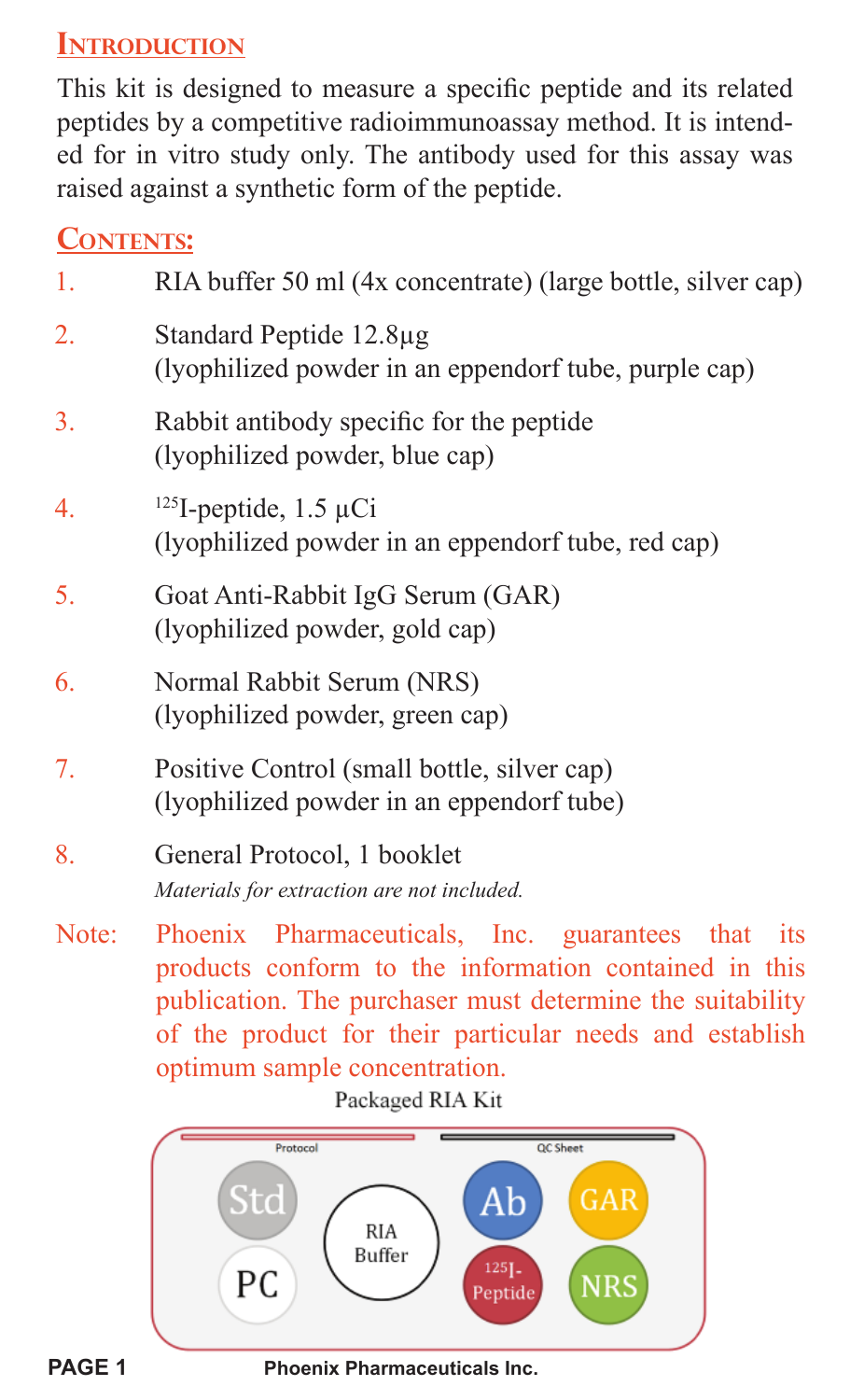# **STORAGE**

This kit contains reagents sufficient for 125 RIA tubes. <sup>125</sup>I-peptide expires in approximately 6 weeks. Store at -20°C upon receipt. We strongly recommend that this kit be used as soon as possible upon receiving. All solutions should be used on the same day as rehydration.

# **GENERAL INFORMATION**

The assay is based upon the competition of hot 125I-peptides and cold peptides (standard or unknown) binding to the limited quantity of antibodies specific for the peptides in each reaction mixture. As the concentration of standard or unknown sample in the reaction increases, the amount of 125I-peptide able to bind to the antibody decreases. By measuring the amount of <sup>125</sup>I-peptide bound as a function of the concentration of the peptide (in standard reaction mixtures), it is possible to construct a "standard curve" from which the concentration of the peptide in the unknown sample can be determined. The assay requires **two** overnight incubations, so please plan accordingly.

# **SAMPLE PREPARATION**

Plasma, serum, culture media, tissue homogenate, CSF, urine or any biological fluid can be assay as long as the level of peptide in the sample is high enough for the sensitivity of the kit to detect.

Blood Collection: See page 10.

Plasma Extraction: Extraction is strongly recommended but not required. It is up to the discretion of the paper reviewers. See page 10.

Tissue Extraction Method: Visit **www.phoenixpeptide.com** and click on the link, "Sample Preparation", for more information.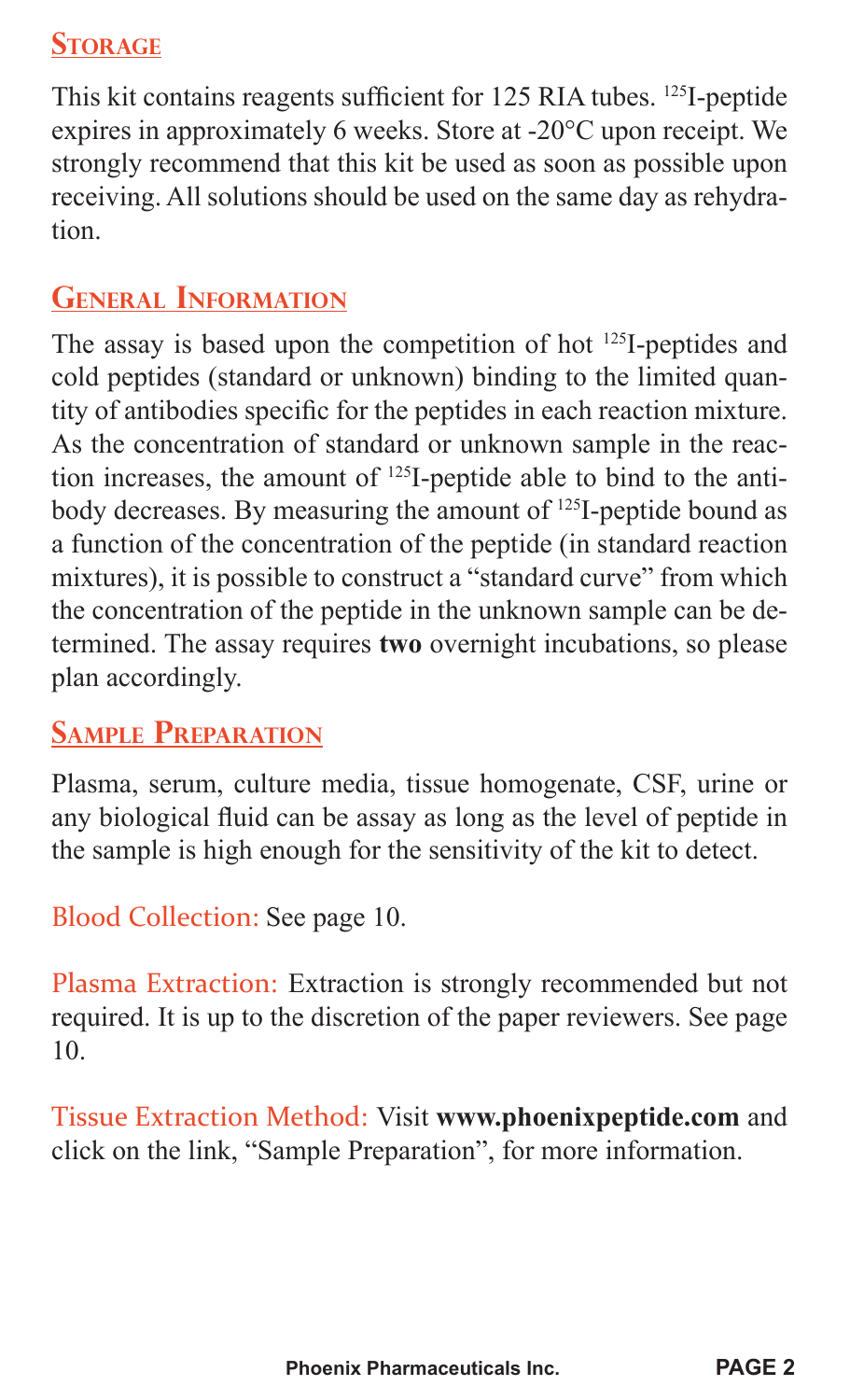# RADIO IMMUNOASSAY KIT QUICK GUIDE

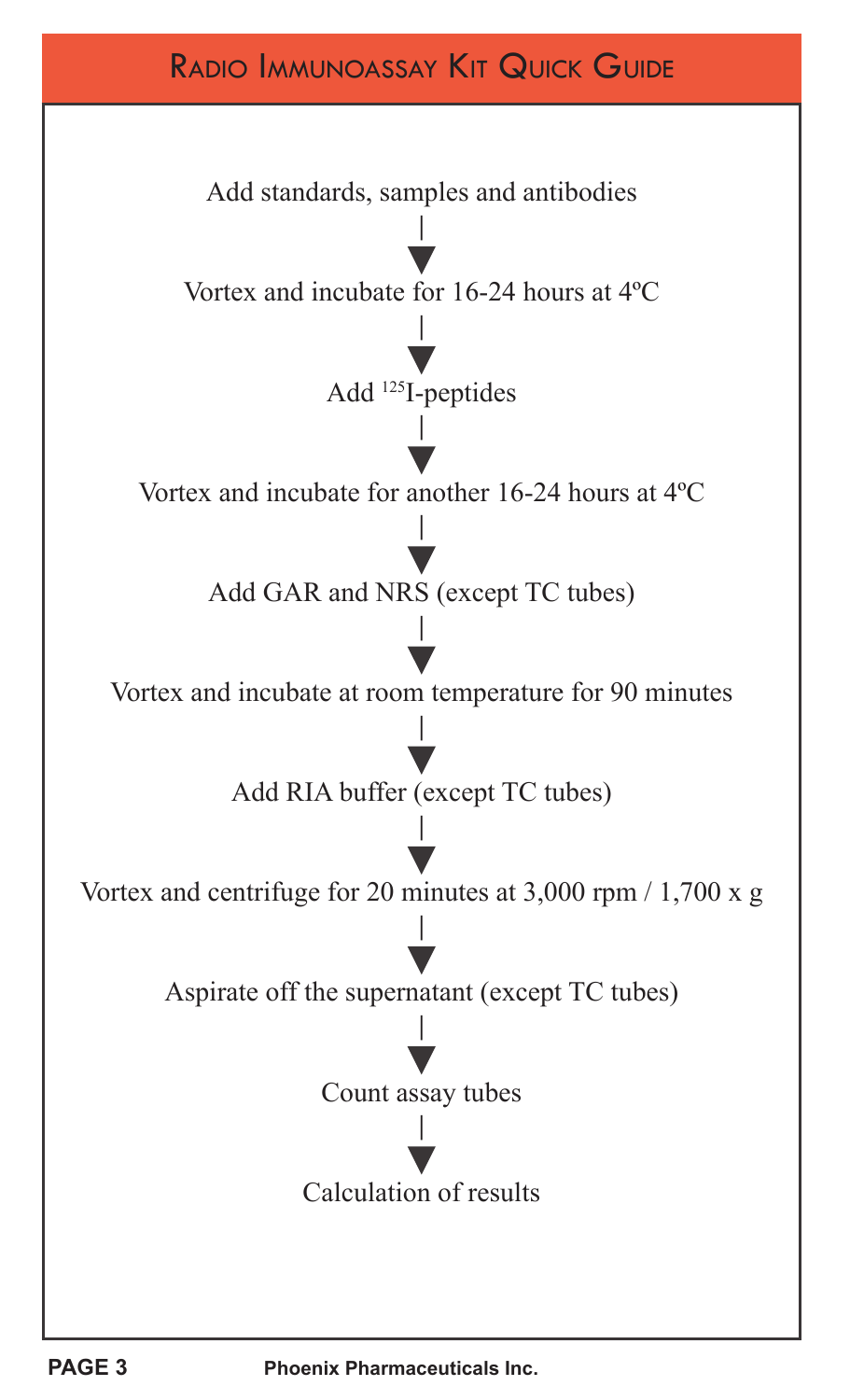#### **GENERAL PROCEDURE FOR UTILIZATION OF THE RIA KIT:**

- 1. Dilute the RIA buffer (4X concentrate) (large bottle, silver cap) with 150 ml of distilled water. This buffer will be used to reconstitute all of the other compounds in this kit and should be used for dilution of samples if needed.
- 2. Reconstitute the standard peptide (purple cap) with 1 ml of RIA buffer. Vortex at least two minutes until ALL the peptide powder is completely dissolved in the eppendorf tube.
- Note: Before adding buffer, carefully examine the eppendorf tube containing the standard. During shipping, part or all of the lyophilized standard may have come loose from the bottom of the tube causing it to stick to the cap or walls of the tube. Gently tap or centrifuge the tube to dislodge powder from the cap or walls. Carefully open the tube and add buffer.
- 3. Reconstitute the antibody (blue cap) with 13 ml of RIA buffer and vortex.
- 4. Reconstitute the Positive Control (small bottle, silver cap) with 1ml of RIA buffer and vortex the eppendorph tube.
- 5. Reconstitute unknown samples with RIA buffer to a concentration that will allow their values to fall within the linear range of the standard curve (we cannot ensure success with other buffers that have not been tested). (Refer to step 7 on page 11).
- Note: The remaining reagents are not required at this time and should be stored in their lyophilized state until needed.



**Phoenix Pharmaceuticals Inc. PAGE 4**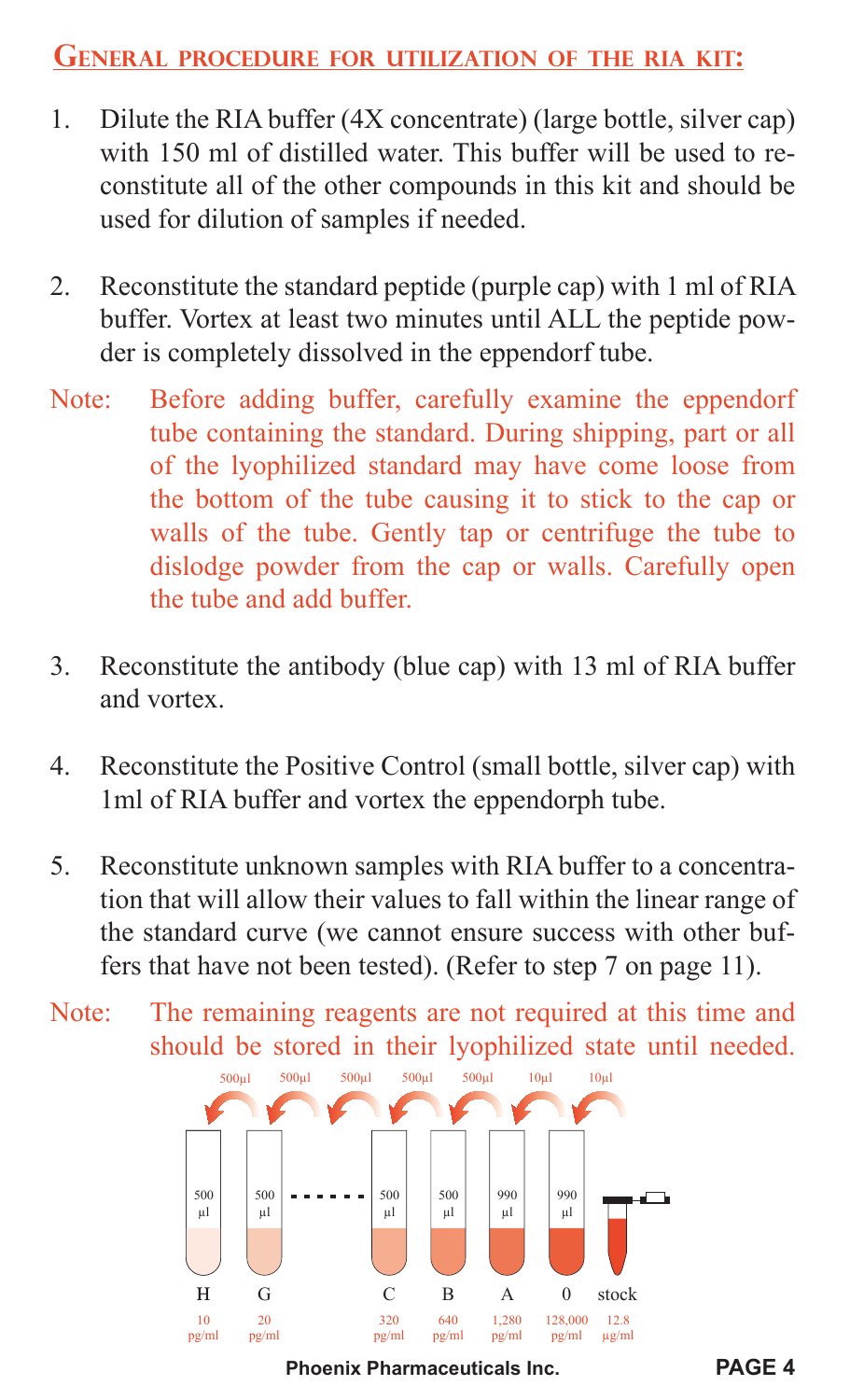6. Prepare dilutions of the standard as shown in Page 4 and Table 1 below. Vortex each tube and switch each tip between dilutions.

| <b>Tube</b>   | <b>RIA Buffer</b> | <b>Standard</b>   | <b>Std. Conc.</b> |
|---------------|-------------------|-------------------|-------------------|
| <b>Stock</b>  | 1.0 <sub>m</sub>  | Powder            | $12.8 \mu g/ml$   |
| $\Omega$      | 990 µl            | 10 µl of Stock    | $128,000$ pg/ml   |
| $\mathsf{A}$  | 990 µl            | $10 \mu l$ of $0$ | $1,280$ pg/ml     |
| <sub>B</sub>  | $500 \mu l$       | $500 \mu l$ of A  | $640$ pg/ml       |
| $\mathcal{C}$ | $500 \mu l$       | 500 µl of B       | $320$ pg/ml       |
| D             | $500$ $\mu$ l     | 500 µl of C       | $160$ pg/ml       |
| E             | $500 \mu l$       | 500 µl of D       | $80$ pg/ml        |
| F             | $500 \mu l$       | 500 μl of E       | $40$ pg/ml        |
| G             | $500 \mu l$       | 500 µl of F       | $20$ pg/ml        |
| H             | 500 µl            | 500 µl of G       | $10$ pg/ml        |

### Table 1: Standard Dilutions

- 7. Set up RIA reactions (see Table 2 on page 6) in up to 125 12 mm x 75 mm polystyrene tubes.
	- a) Number tubes TC-1, TC-2, NSB-1, NSB-2, TB-1, TB-2 and #7 - #22 for the standards.
	- b) Number tubes #23, #24 for the positive controls.
	- c) Number tubes #25 up to #125 for the unknown samples.
	- d) Pipette 200 μl of RIA buffer into each NSB tube.
	- e) Pipette 100 μl of RIA buffer into each TB tube.
	- f) Pipette 100 μl of standards H through A into duplicate tubes #7-#22.
- Note: The tubes should be prepared in reverse order of serial dilution so that the concentration increases as the number of the tube increases. For example: Begin by pipetting 100 μl of standard H into tubes  $#7 & 48$ , then proceed to standard G into  $#9 \& #10$ .
	- g) Pipette 100 μl of positive control into tubes  $\#23 \& \#24$ .
	- h) Pipette 100 μl of unknown sample into duplicate tubes: tube #25 and up.

**PAGE 5 Phoenix Pharmaceuticals Inc.**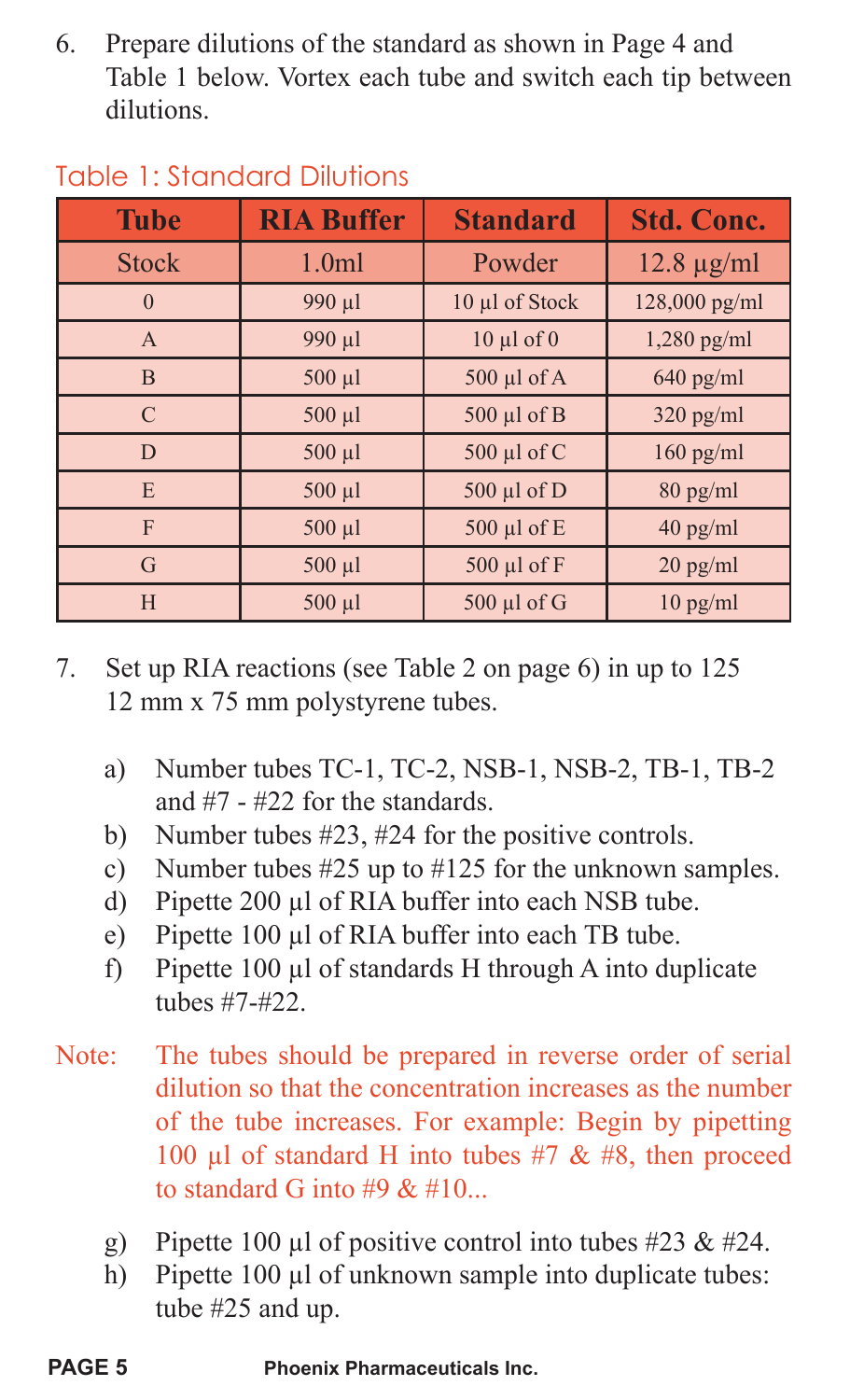- i) Pipette 100 μl of antibody into all tubes EXCEPT TC AND NSB TUBES.
- j) Vortex the contents of each tube.
- k) Cover and incubate all tubes at 4°C for 16-24 hours.

| <b>Tube</b> | <b>Contents</b>         | <b>RIA</b><br><b>Buffer</b> | <b>Std or</b><br><b>Samples</b> | <b>Antibody</b> | <b>Working</b><br><b>Tracer Solu-</b><br>tion (WTS) |
|-------------|-------------------------|-----------------------------|---------------------------------|-----------------|-----------------------------------------------------|
| $TC-1 & 2$  | <b>Total Counts</b>     |                             |                                 |                 | $100 \mu l$                                         |
| NSB-1 & 2   | Non-specific<br>binding | $200 \mu l$                 |                                 |                 | $100 \mu l$                                         |
| TB-1 & 2    | Total<br>binding        | $100 \mu l$                 |                                 | $100 \mu l$     | $100 \mu l$                                         |
| 7,8         | H Standard              |                             | $100 \mu l$                     | $100 \mu l$     | $100 \mu l$                                         |
| 9, 10       | G Standard              |                             | $100 \mu l$                     | $100 \mu l$     | $100 \mu l$                                         |
| 11, 12      | F Standard              |                             | $100 \mu l$                     | $100 \mu l$     | $100 \mu l$                                         |
| 13, 14      | E Standard              |                             | $100 \mu l$                     | $100 \mu l$     | $100 \mu l$                                         |
| 15, 16      | D Standard              |                             | $100 \mu l$                     | $100 \mu l$     | $100 \mu l$                                         |
| 17, 18      | C Standard              |                             | $100 \mu l$                     | $100 \mu l$     | $100 \mu l$                                         |
| 19, 20      | <b>B</b> Standard       |                             | $100 \mu l$                     | $100 \mu l$     | $100 \mu l$                                         |
| 21, 22      | A Standard              |                             | $100 \mu l$                     | $100 \mu l$     | $100 \mu l$                                         |
| 23, 24      | Positive<br>Control     |                             | 100 µl P.C                      | $100 \mu l$     | $100 \mu l$                                         |
| 25, 26      | Sample 1                |                             | $100 \mu l$                     | $100 \mu l$     | $100 \mu l$                                         |
| 27, 28      | Sample 2                |                             | $100 \mu l$                     | $100 \mu l$     | $100 \mu l$                                         |
| Etc.        | Etc.                    |                             |                                 | $100 \mu l$     | $100 \mu l$                                         |

#### Table 2: Contents in Each Tube for Incubation

#### (After 16-24 hours)

- 8. a) Add 1 ml RIA buffer into the 125I-peptide in the eppendorf tube (red cap) and vortex. This is the Stock Tracer Solution (STS). Take 10 μl of STS and check its concentration (cpm/μl) using a γ-counter.
	- b) Prepare 13 ml RIA buffer in a polystyrene container. Add an adequate amount of STS into this container so that the concen tration is  $8,000-10,000$  cpm/100 $\mu$ l. Confirm the concentration with a γ-counter. This is the Working Tracer Solution (WTS).
	- c) Add 100 μl of the WTS to each tube.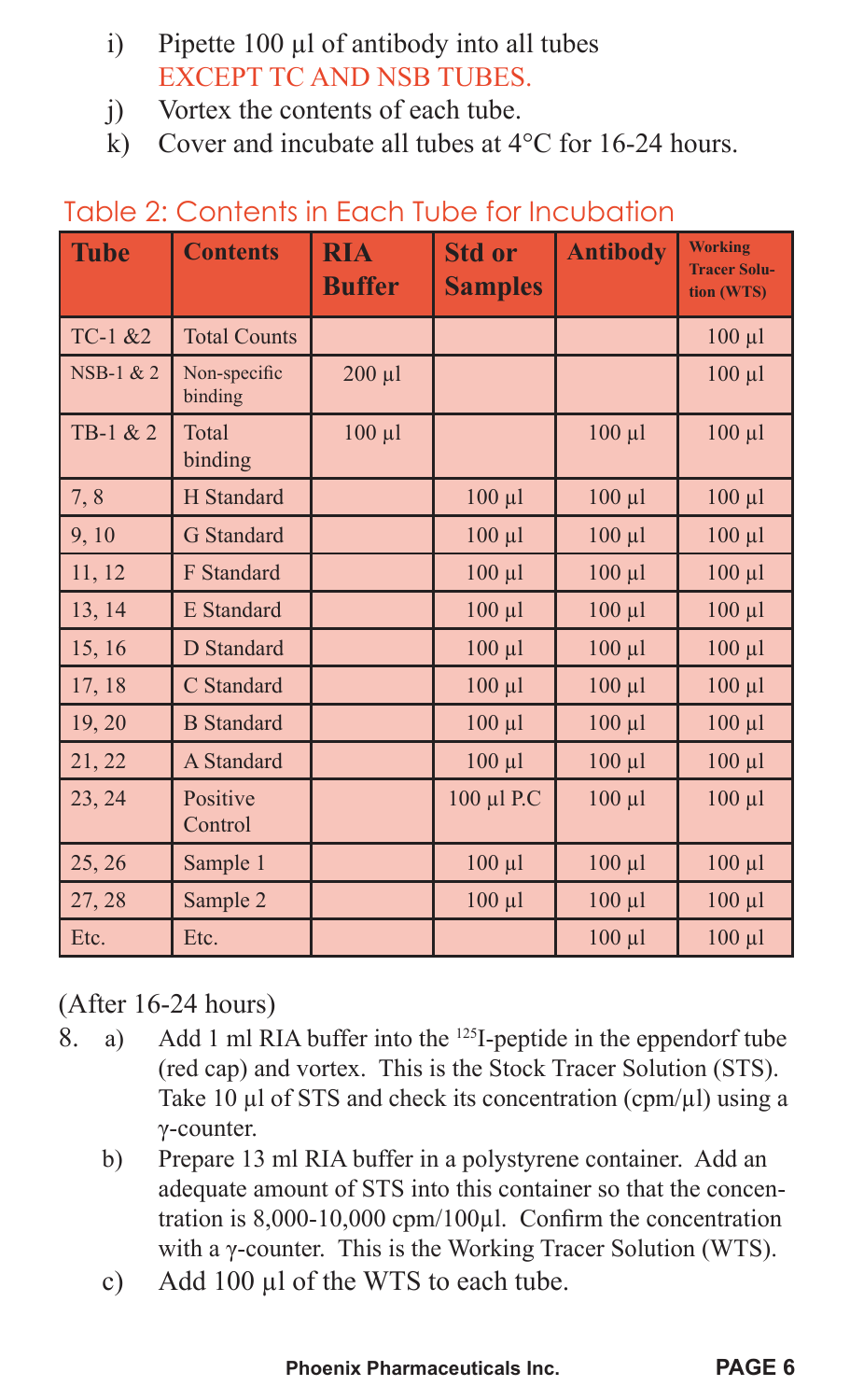- 9. Vortex the contents in each tube.
- 10. Cover and incubate all tubes for another 16-24 hours at 4°C.

(After 16-24 hours)

- 11. Reconstitute the Goat Anti-Rabbit IgG serum (GAR) (gold cap) with 13 ml of RIA buffer.
- 12. Reconstitute the Normal Rabbit Serum (NRS) (green cap) with 13 ml of RIA buffer.
- Note: The Total Count Tubes (TC) are not involved in the following reactions.
- 13. Add 100 μl of GAR to each tube except the TC tubes.
- 14. Add 100 μl of NRS to each tube except the TC tubes.
- 15. Vortex the contents of each tube. Incubate all tubes at room temperature for at least 90 minutes
- 16. Add 500 μl of RIA buffer to each tube (except the TC tubes) and vortex.
- 17. Centrifuge all tubes (except the TC tubes) at 3,000 rpm (approx. 1700 x g) for at least 20 minutes at  $4^{\circ}$ C.
- 18. Carefully aspirate **ALL** the supernatant (without touching the pellet) **immediately** following centrifugation (do not decant as the pellet might be lost or excess liquid could be left). **DO NOT ASPIRATE THE TC TUBES.**
- Note: For best results, the supernatant should be **immediately** aspirated after centrifugation. If the pellet sits for more than 15-30 minutes, it may become detached and make aspiration difficult. Do not aspirate any solids.
- 19. Use a γ-counter to count the cpm of the pellet.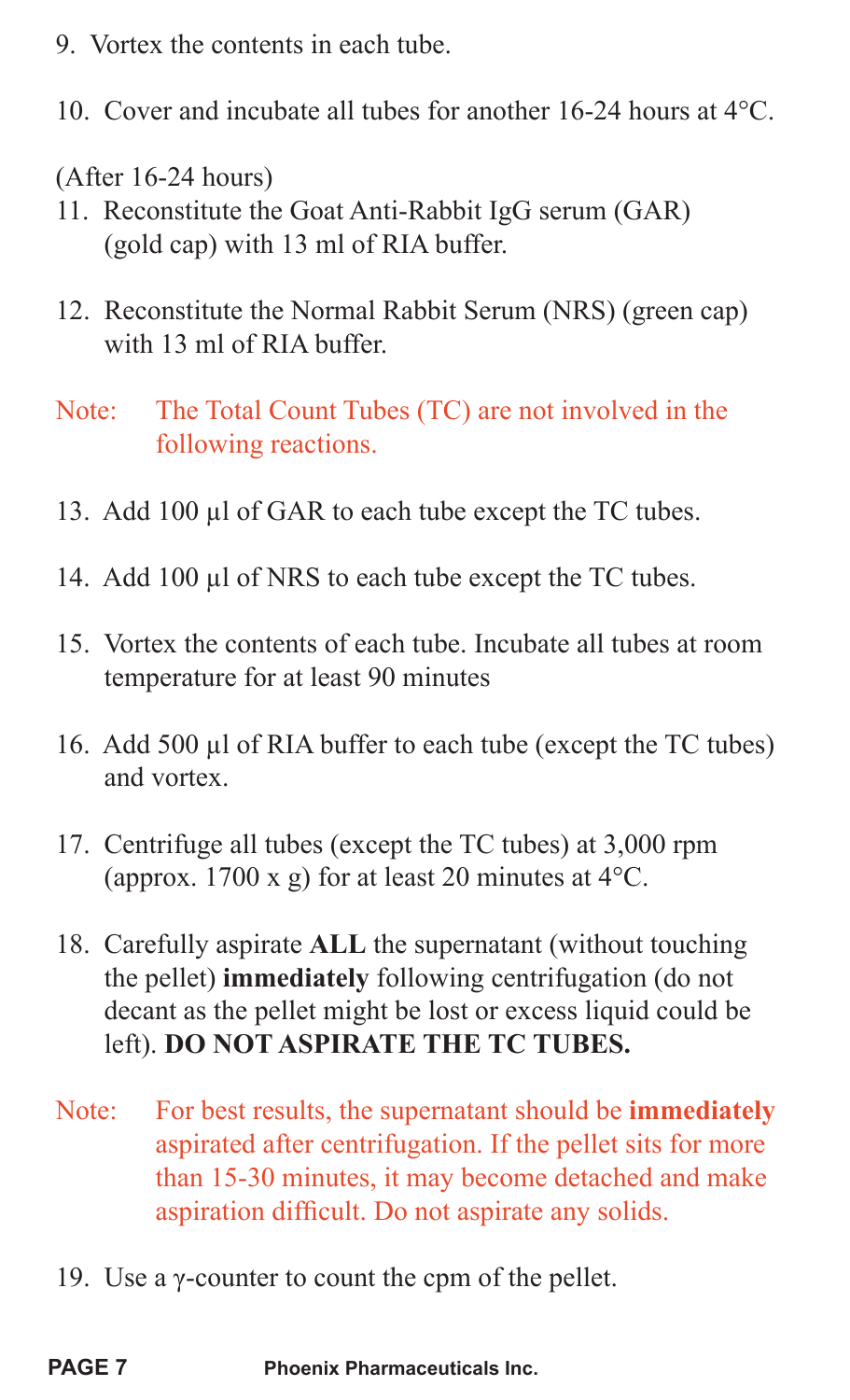# **CALCULATIONS:**

- 1. Calculate the average **NSB** and label it as **NSB** using cpm.
- 2. Calculate the average **TB** and label it as **TB** using cpm.
- 3. Use the following equation to find  $B_0$ :  $B_0 = TB$ -NSB
- 4. Use the following calculation to determine the  $B/B_0$  (%) for paired standards and unknown samples:
- a) Example for standard H:  $B/B_0$  (%) = <u>(Avg. cpm Std. H) - (NSB)</u> x 100%  $\mathbf{B}_0$ 
	- b) Standards G through A (tubes #9-#22), Positive Controls (tubes  $\#23 \& \#24$ ) and the unknown samples (tubes  $\#25$ up to #125) are handled as shown above for standard H.
- 5. Examples of Tabulated Data:

| <b>Tube</b> | <b>Samples</b>      | <b>Peptide</b> | <b>Average</b><br>cpm | $B/B0(\%)$ |
|-------------|---------------------|----------------|-----------------------|------------|
| $TC-1,2$    |                     |                | 9,000                 |            |
| $NSB-1,2$   |                     |                | 150                   |            |
| $TB-1,2$    |                     | $0$ pg/ml      | 4,000                 | 100        |
| 7,8         | H Standard          | $10$ pg/ml     | 3,471                 | 93.3       |
| 9,10        | G Standard          | $20$ pg/ml     | 2,287                 | 55.5       |
|             |                     |                |                       |            |
| 21,22       | A Standard          | $1280$ pg/ml   | 420                   | 7.0        |
| 23,24       | Positive<br>Control | 9              | 2,171                 | 52.5       |
| 25,26       | Sample 1            | $\mathcal{P}$  | 976                   | 21.5       |
| 27,28       | Sample 2            | $\mathcal{P}$  | 1,383                 | 32.0       |

#### Table 3: Tabulated Data After Calculation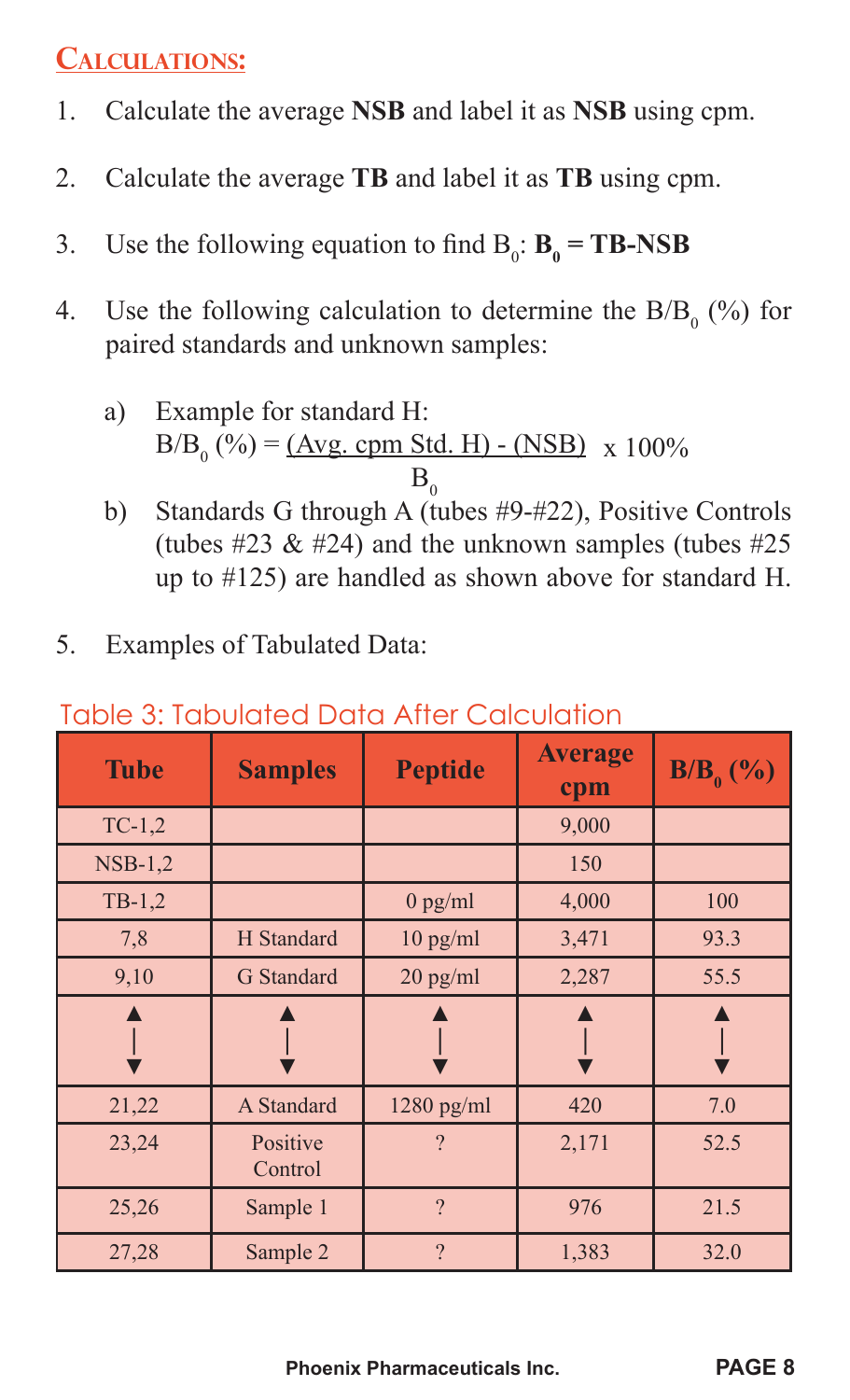Examples of Tabulated Data Continued:

Total Count (Total activity) (cpm/100 $\mu$ l) = 9,000 cpm  $NSB = 150$  cpm  $TB = 4,000$  cpm  $B_0 = 4,000$  cpm - 150 cpm = 3850 cpm

- 6. On semi log graph paper, plot  $B/B_0$  (%) (in decimal scale) versus the standard peptide concentrations (in log scale).
	- a) Label the concentrations of standard H through A (10- 1280 pg/ml) on the X-axis (log scale).
- b) Label B/B<sub>0</sub> (%) (0 to 100%) on the Y-axis (decimal scale)
- c) Plot  $B/B_0$  (%) for each standard concentration directly above its X-axis designation.
	- d) Draw the "Best-Fit" curve.
- 7. Determination of the concentration of peptide in unknown samples.
- a) Using  $B/B_0$  (%) calculated for each unknown sample, read across the graph to the point of intersection with the "Best-Fit" curve.
	- b) The corresponding X-axis coordinate is equivalent to the concentration of peptide (pg/ml) in the assayed sample.
	- c) To calculate the amount of peptide in the original sample, multiply the concentration of the assayed sample by any dilution factor used to prepare the sample.
- 8. Conversion of units: **pg/ml x 1000 ÷ Mol. Wt. = PMole/L**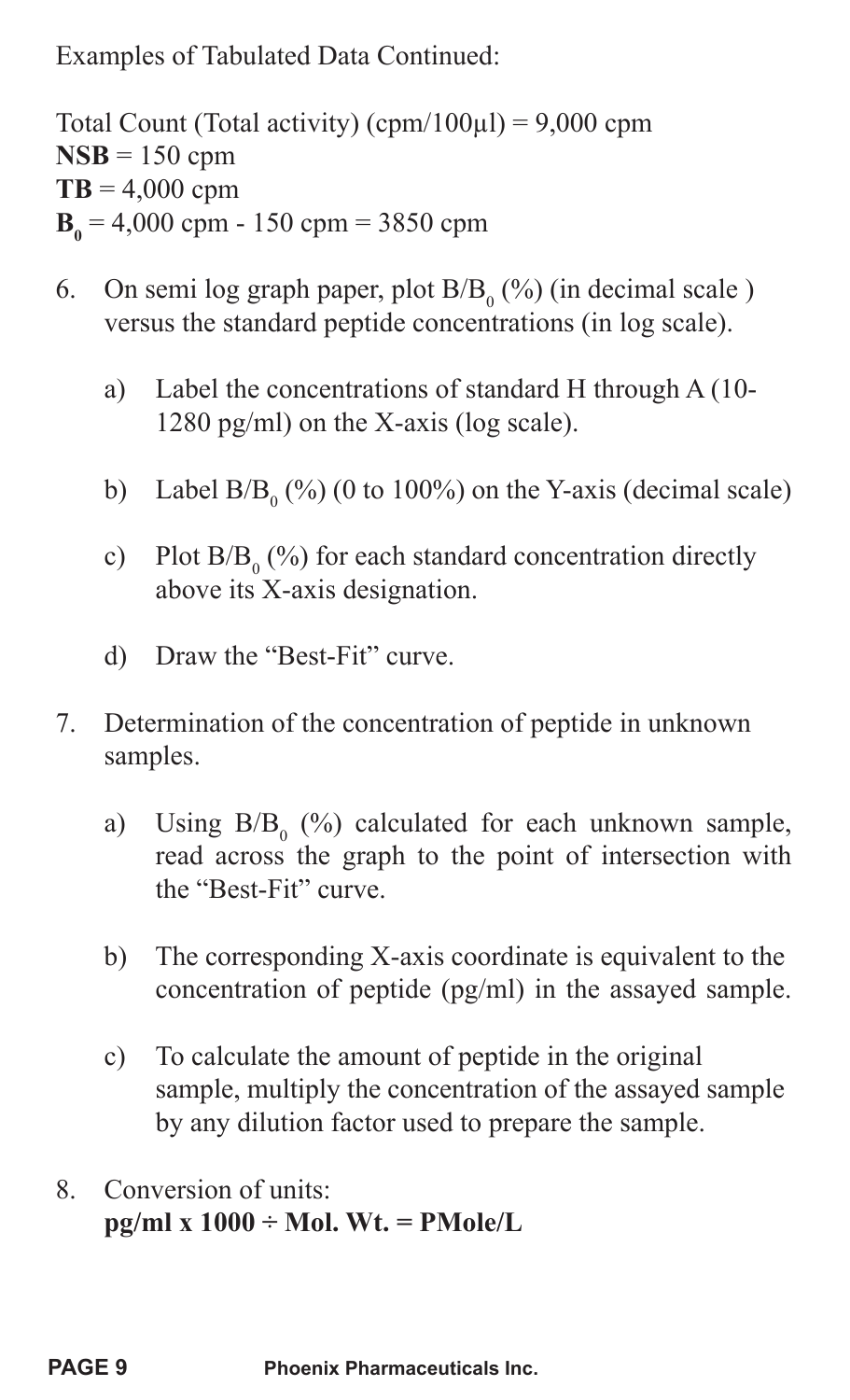# **SUGGESTED METHOD FOR THE EXTRACTION OF PEPTIDES FROM PLASMA** Blood Withdrawal:

Collect blood samples into Lavender Vacutainer tubes (Cat. No. VT-6450) which contain EDTA. Each tube can collect 7ml of blood/tube. Gently rock the Lavender Vacutainer tubes several times immediately after collection of blood for anti-coagulation. Transfer the blood from the Lavender Vacutainer tubes to centrifuge tubes containing aprotinin (Cat. No. RK-APRO) (0.6 TIU/ ml of blood) and gently rock several times to inhibit the activity of proteinases. Centrifuge the blood at 1600 x g for 15 minutes at 4ºC and collect the plasma. Plasma kept at -70ºC is stable for up to one month.

#### Elution Solvents:

- 1. Buffer A (Cat. No. RK-BA-1)
- 2. Buffer B (Cat. No. RK-BB-1)

#### Extraction of Peptides from Plasma:

- 1. Acidify the plasma with an equal amount of buffer A. For example, if you are using 1ml of plasma, add 1ml of buffer A. Mix and centrifuge at 6,000 to 17,000 x g for 20 minutes at 4ºC. Keep the supernatant.
- 2. Equilibrate the SEP-COLUMN containing 200mg of C18 (Cat. No. RK-SEPCOL-1) by washing with buffer B (1ml, once) followed by buffer A (3ml, 3 times)
- Note: From steps 3-5, no pressure should be applied to the column.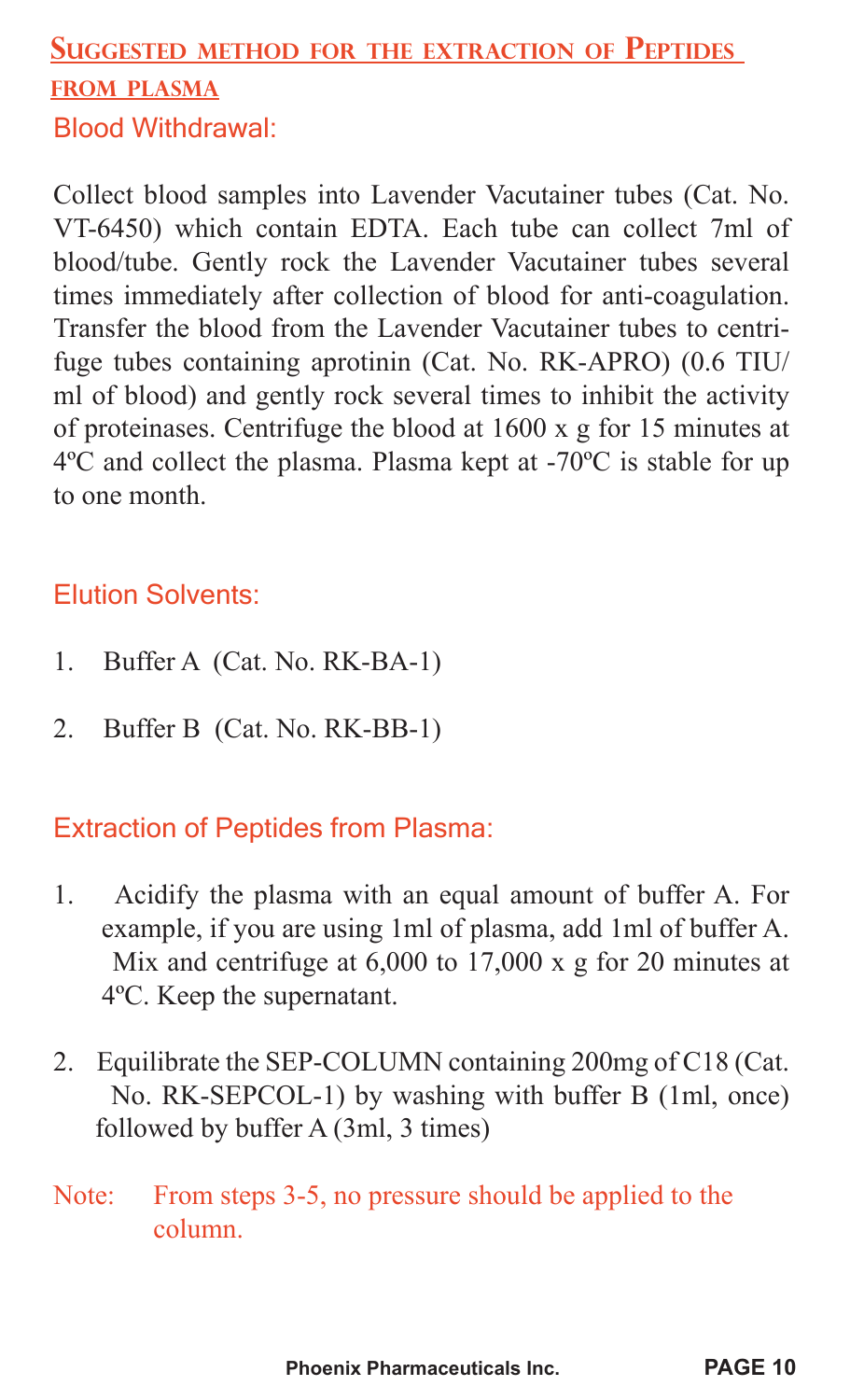- 3. Load the acidified plasma solution onto the pre-treated  $C-18$ SEP-COLUMN.
- 4. Slowly wash the column with buffer A (3ml, twice) and discard the wash.
- 5. Elute the peptide slowly with buffer B (3ml, once) and collect eluant into a polystyrene tube.
- 6. Evaporate eluant to dryness in a centrifugal concentrator or by a suitable substitute method.
- 7. Dissolve the residue from step 6 with RIA buffer as follows: - For normal subjects, dissolve in 250μl of RIA buffer (Please note that if 1ml of sample was started with, then at this point the sample is concentrated by 4.)
	- Aliquot 100μl into each tube (50μl is left over).
	- If each tube is found to contain 100pg/ml of the peptide, then the total level of peptide in plasma =  $100pg/ml \div 4 = 25pg/ml$ (where the concentration factor is 4).
	- If upon assay the peptide value exceeds or does not fall in the linear range of the standard curve, dilute or concentrate the sample accordingly. (Refer to step 5 from page 4).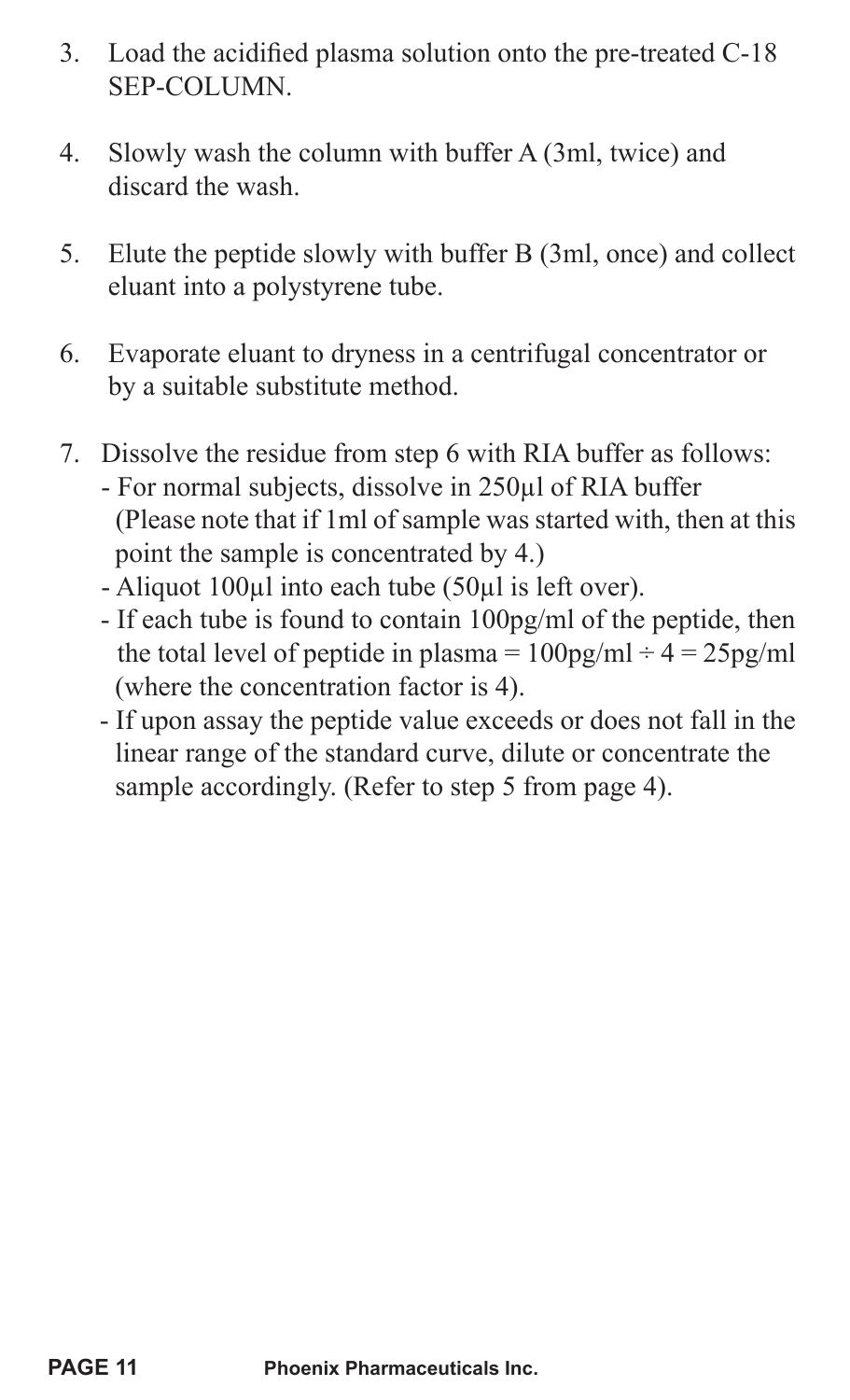#### **TIPS FOR EXTRACTION OF PLASMA:**

When using SEP-COLUMN for the first time, use the enclosed bulb to apply pressure to the column after addition of 1ml of buffer B to facilitate flow. From steps 3-5, no pressure should be applied.

Ensure that there is a constant flow for all solutions during the extraction procedure. Do not allow air bubbles to enter the C-18 matrix for optimal sample processing and recovery.

# Drying Sample After Extraction:

A combination of centrifugal concentrator (i.e Speedvac) and a lyophilizer (freeze-dryer) produces the best results for drying the sample after extraction. First, use a Speedvac to dry sample for approximately 15 minutes to remove the organic layer. Then freeze the remaining sample, and freeze-dry overnight using a lyophilizer. This two-step procedure produces a fluffy powder that is easier to rehydrate than a sample dried only with a centrifugal concentrator. However, if a centrifugal concentrator is not accessible, freezedrying overnight using a lyophilizer will be sufficient.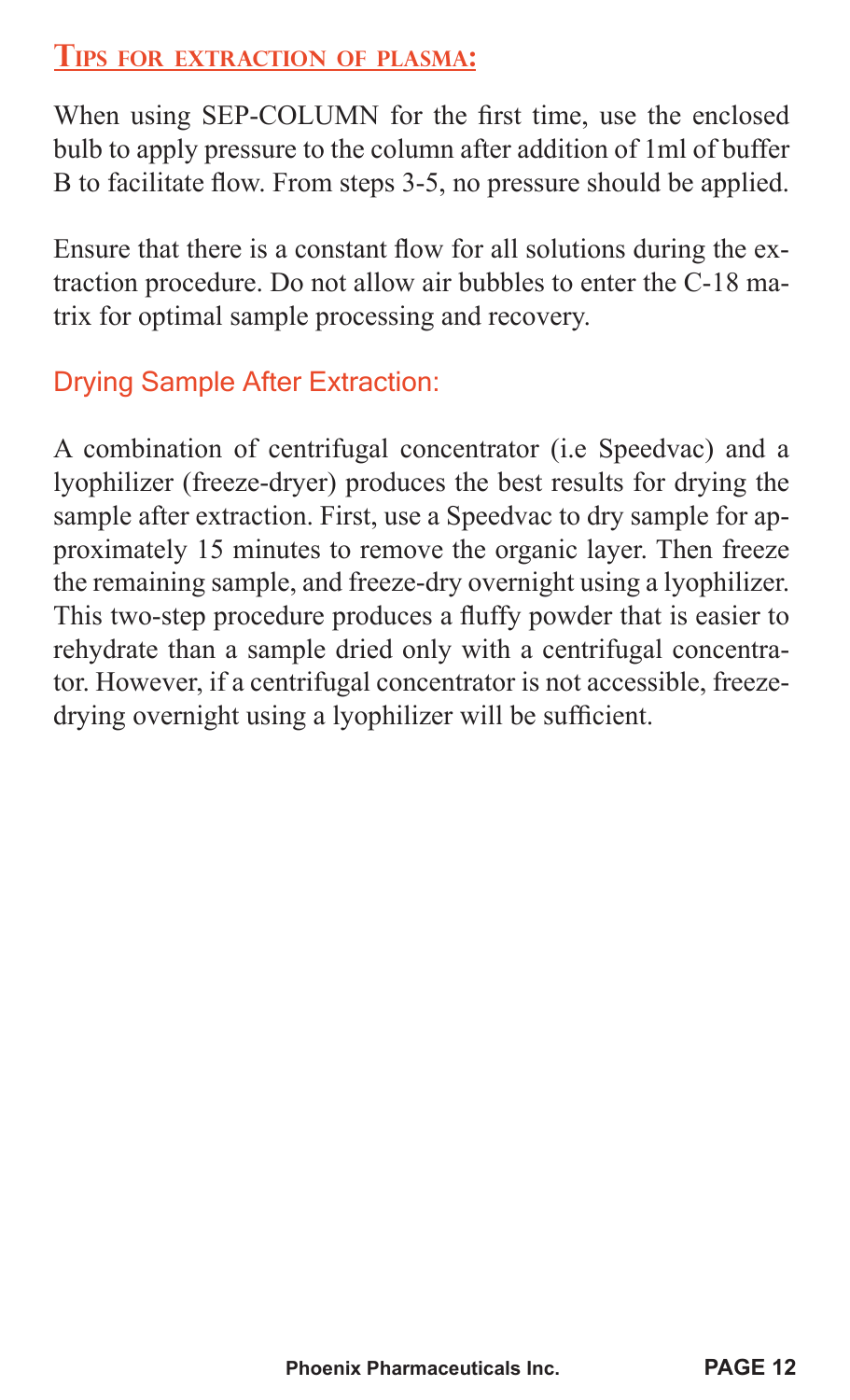### **REFERENCES:**

- 1. Berson, S.A. and Yalow, R.S. Kinetics of reaction between insulin and insulin binding antibody. J. Clin. Invest 36:873, (1957).
- 2. Patrono, C. and Peskar, B.A., (eds) Radioimmunoassay in basic and clinical pharmacology. Heidelberg, Springer-Verlag, (1987).
- 3. Reuter, A., Vrindts-Gevaerts, Y., Meuleman-Gathy, R., Joris, J., Chretien, M. and Franchimont, P. A Radioimmunoassay for Beta-Endorphins. (BETA-END) and (BETA-LPH) in Plasma. Horm Res 25:236, (1987).
- 4. Dwenger, A. Radioimmunoassay: An Overview, J.Clin. Biochem. 22: 883, (1984)
- 5. Wang, Y.N., Chou J., Chang, D., Chang, J.K., Avila, C. and Romero, R. Endothelin-1 in Human Plasma and Amniotic Fluid. In Endothelin-Derived Contracting Factors, edited by G. Rubanyi and P. Vanchoutte, Karger, Basel, pg. 143, (1990).

**CAUTION**: SOME REAGENTS IN THIS KIT CONTAIN SODIUM AZIDE WHICH MAY REACT WITH LEAD AND COPPER PLUMB-ING TO FORM EXPLOSIVE METAL AZIDES. FLUSH WITH LARGE VOLUMES OF WATER DURING DISPOSAL.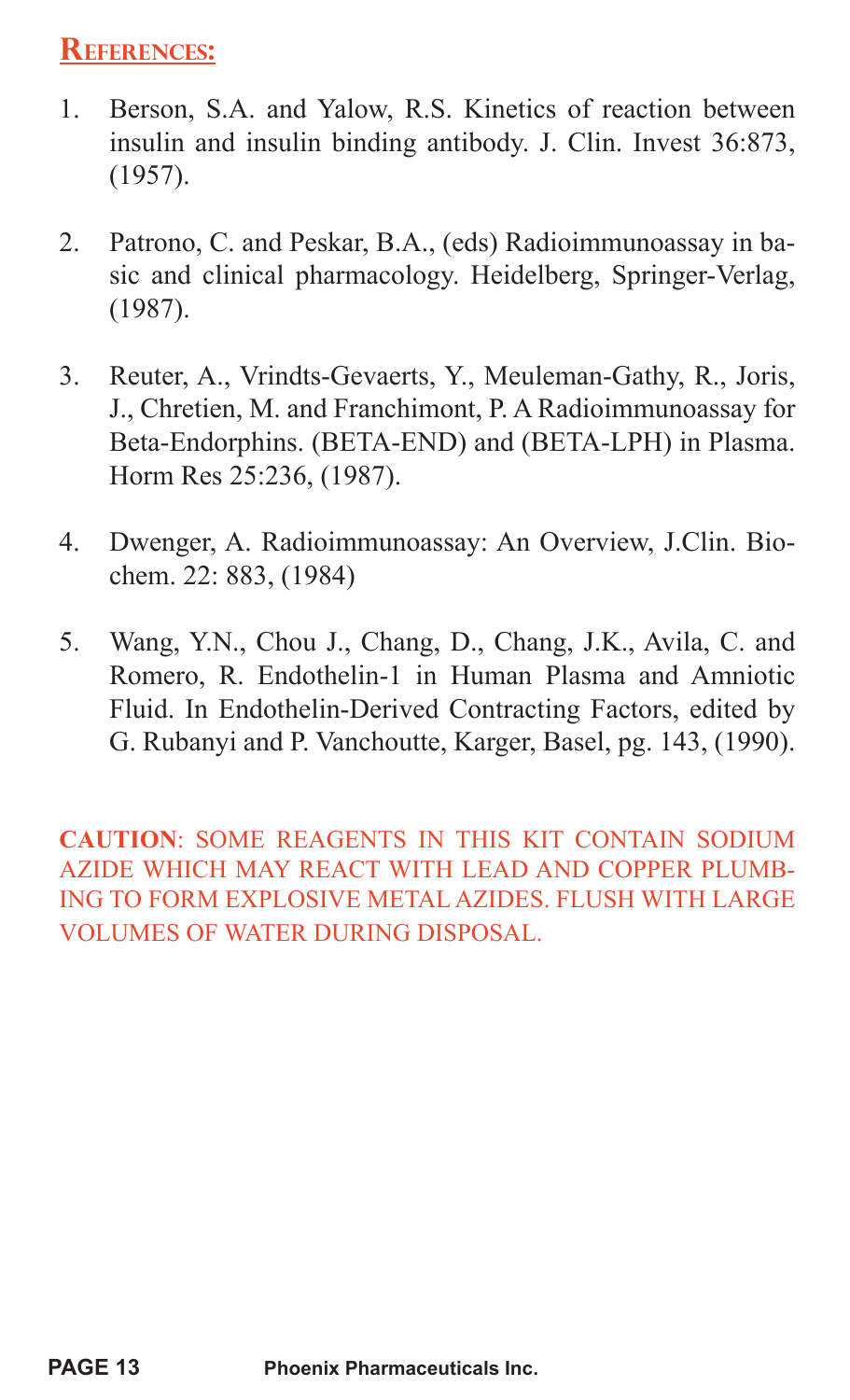### **INSTRUCTIONS FOR POSSESSION, HANDLING AND USE OF RADIOACTIVE MATERIAL**

This radioactive material shall only be received, acquired, possessed and used by physicians and veterinarians in clinical laboratories or hospitals for in vitro laboratory tests. Its use should not involve internal or external administration of the material and radiation therefrom to human beings or animals. Its receipt, acquisition, possession, use and transfer are subject to the regulations and general license requirements of the U.S. Nuclear Regulatory Commission or of a State with which the Commission has entered into an agreement for the exercise of regulatory authority.

# Precautions in Handling Radioactive Material:

The user should store the by-product material, until used, in the original shipping container or in a container providing equivalent radiation protection.

When Handling Radioactive Materials: there should be no drinking, eating or smoking; hands should be covered with gloves, and thoroughly washed after; do not pipette by mouth.

Spills must be quickly and thoroughly cleaned up. Surfaces involved should be washed with an alkali detergent (alconox or the equivalent).

Persons under 18 should not be permitted to handle radioactive material or enter radioactive areas.

### Disposal:

Radioactive waste should be disposed of in compliance with Federal, State, and Local Government regulations. Agencies that can be consulted include the Environmental Protection Agency (EPA), the Nuclear Regulatory Commission (NRC), the Department of Energy (DOE), and the Department of Transportation.

THIS PACKAGE CONFORMS TO THE CONDITIONS AND LIMITA-TIONS SPECIFIED IN 49 CFR173.421 FOR EXCEPTED RADIOAC-TIVE MATERIAL LIMITED QUANTITY, N.O.S. UN2910.